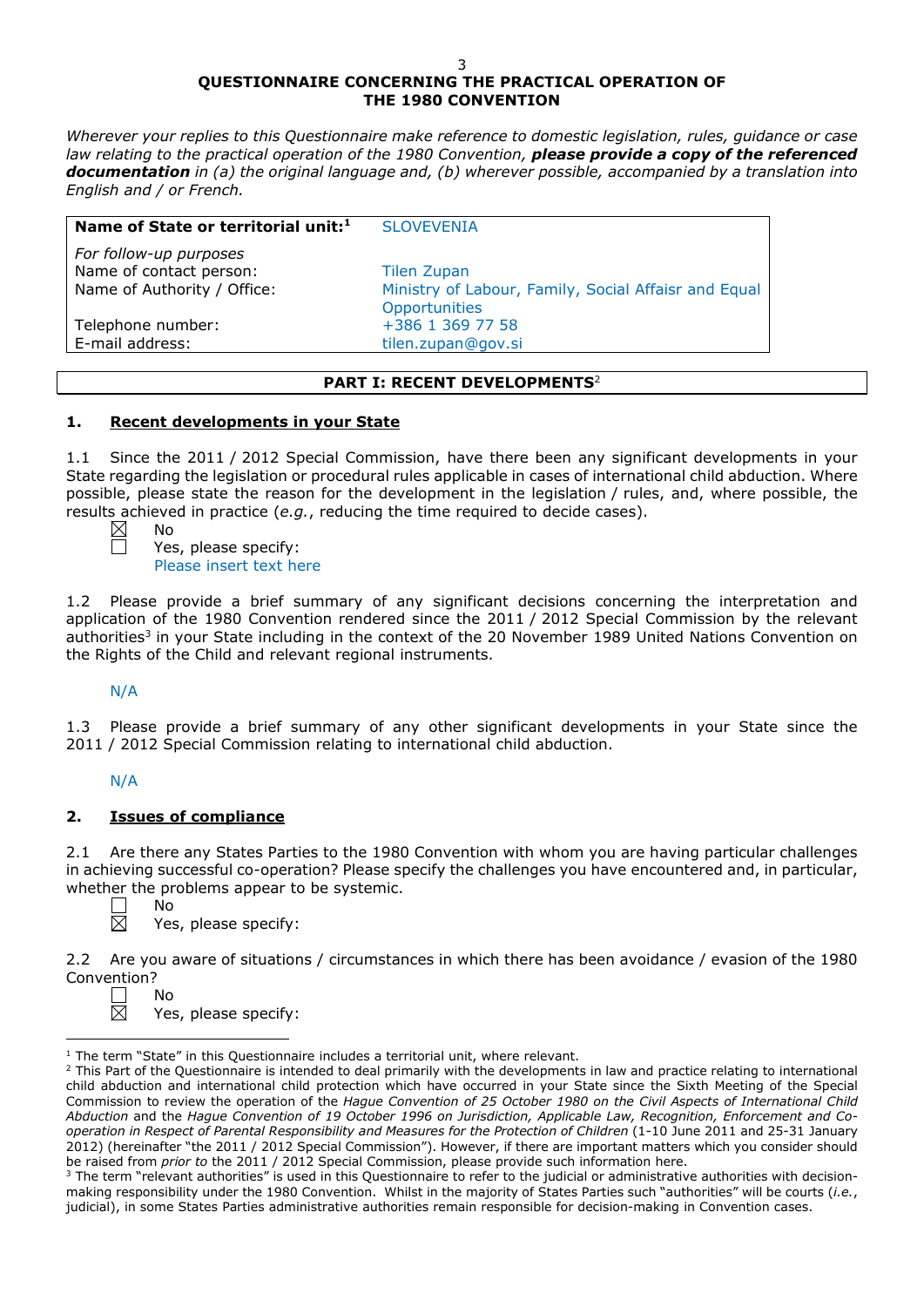Same as above.

### **PART II: THE PRACTICAL OPERATION OF THE 1980 CONVENTION**

# **3. The role and functions of Central Authorities designated under the 1980 Convention**<sup>4</sup>

*In general*

3.1 Have any challenges arisen in practice in achieving effective communication or co-operation with other Central Authorities?



No

No

Yes, please specify:

Certain Central Authorities are non-responsive. We had to request certain information several times, and at best got a late response. In a one particular case, we still do not have an answer why the application, even after two years it was received by the Central Authority, was not forwarded to the competent court for consideration.

3.2 Have any of the duties of Central Authorities, as set out in **Article 7** of the 1980 Convention, raised any particular problems in practice either in your State, or in States Parties with whom you have cooperated?

Yes, please specify:

The Central Authority of a certain requested State failed to fulfil its obligations under Article 7. Mainly obligations under points b), c), e), f) and i) of Article  $7(2)$ .

3.3 Has your Central Authority encountered any challenges with the application of any of the 1980 Convention provisions? If so, please specify.

Yes, please specify: Please insert text here

#### *Legal aid and representation*

No

3.4 Do the measures your Central Authority takes to provide or facilitate the provision of legal aid, legal advice and representation in return proceedings under the 1980 Convention (**Art. 7(2)-(g)**) result in delays in proceedings either in your own State, or, where cases originate in your State, in any of the requested States you have dealt with?

No Yes, please specify: Please insert text here

3.5 Are you aware of any other challenges in your State, or, where cases originate in your State, in any of the requested States you have dealt with, regarding the obtaining of legal aid, advice and / or representation for either left-behind parents or taking parents?5 No

Yes, please specify: Please insert text here

#### *Locating the child*

3.6 Has your Central Authority encountered any challenges with locating children in cases involving the 1980 Convention, either as a requesting or requested State?

⊠ No

<sup>4</sup> See also Section 5 below on "Ensuring the safe return of children" which involves the role and functions of Central Authorities. <sup>5</sup> See paras 1.1.4 to 1.1.6 of the "Conclusions and Recommendations of the Fifth Meeting of the Special Commission to review the operation of the *Hague Convention of 25 October 1980 on the Civil Aspects of International Child Abduction* and the practical implementation of the *Hague Convention of 19 October 1996 on Jurisdiction, Applicable Law, Recognition, Enforcement and Co-operation in Respect of Parental Responsibility and Measures for the Protection of Children* (30 October – 9 November 2006) (hereinafter referred to as the ["Conclusions and Recommendations of the 2006 Special Commission"](https://assets.hcch.net/upload/concl28sc5_e.pdf)) and paragraphs 32 to 34 of the [Conclusions and Recommendations of the Special Commission](https://assets.hcch.net/upload/wop/concl28sc6_e.pdf) to review the operation of the Hague Convention of *19 October 1980 on Jurisdiction, Applicable law, [Recognition, Enforcement and Co-operation in Respect of Parental Responsibility](https://assets.hcch.net/upload/wop/concl28sc6_e.pdf)  [and Measures for the Protection of Children](https://assets.hcch.net/upload/wop/concl28sc6_e.pdf)* (1-10 June 2011 and 25-31 January 2012) (hereinafter the "C&R of the 2011/2012 Special Commission") (available on the Hague Conference website at < www.hcch.net > under "Child Abduction Section" then "Special Commission meetings").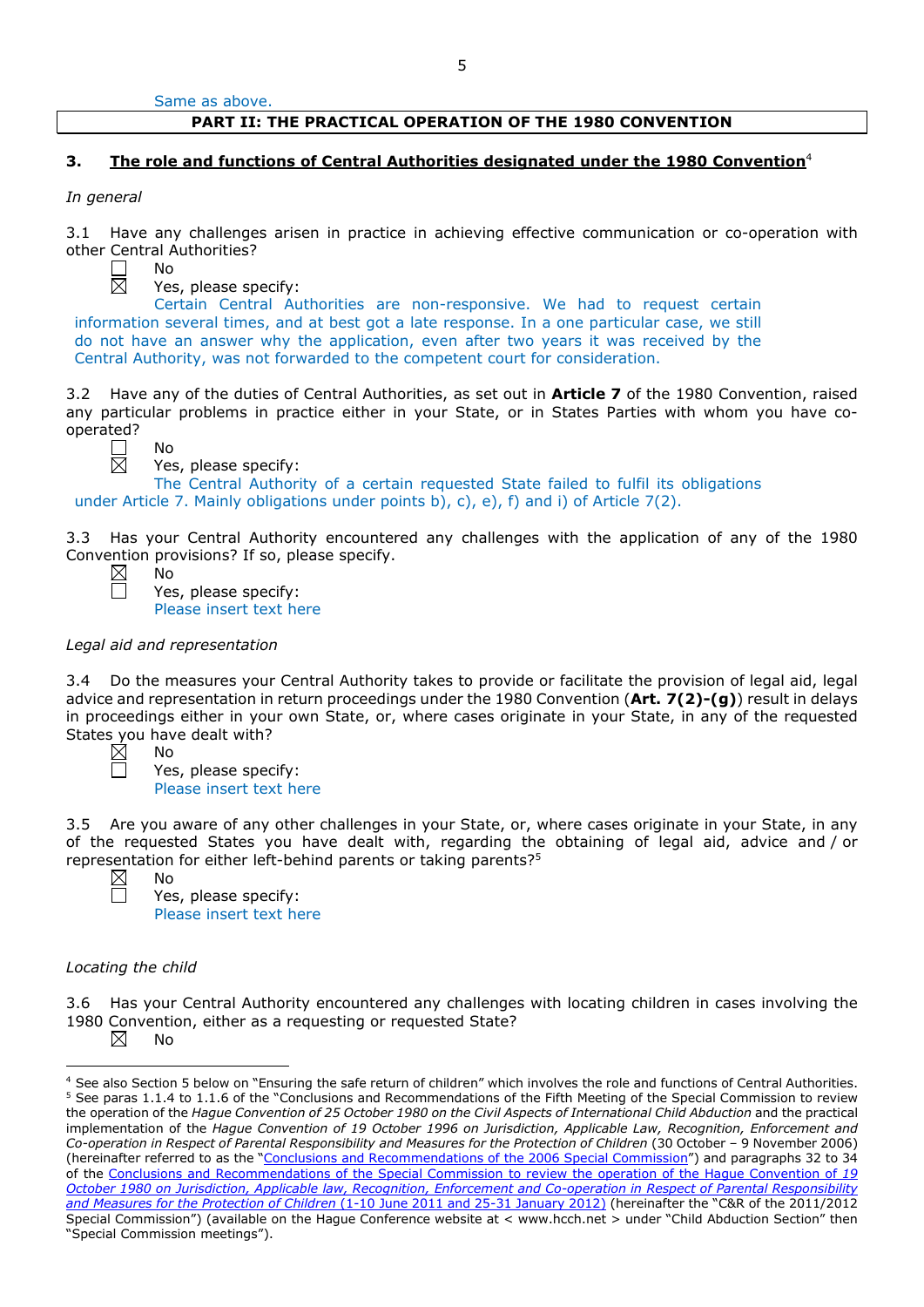$\Box$ Yes, please specify the challenges encountered and what steps were taken or are considered to be taken to overcome these challenges: Please insert text here

3.7 Has your Central Authority worked with any external agencies to discover the whereabouts of a child wrongfully removed to or retained within your State (*e.g.*, the police, Interpol, private location services)?  $\boxtimes$ No

| Yes, please share any good practice on this matter: |  |  |
|-----------------------------------------------------|--|--|
| Please insert text here                             |  |  |

*Information exchange, training and networking of Central Authorities*

3.8 Has your Central Authority shared its expertise with another Central Authority or benefited from another Central Authority sharing its expertise with your Central Authority, in accordance with the Guide to Good Practice – Part I on Central Authority Practice?6

No Yes, please specify: Please insert text here

3.9 Has your Central Authority organised or participated in any other networking initiatives between Central Authorities such as regional meetings via conference call or videoconference?

No Yes, please specify: Please insert text here

# *Statistics*<sup>7</sup>

3.10 If your Central Authority does not submit statistics through the web-based INCASTAT database, please explain why.

# Please insert text here

# *Prompt handling of cases*

No

3.11 Does your Central Authority have mechanisms in place to ensure the prompt handling of cases?

Yes, please specify: Please insert text here

3.12 If your Central Authority is experiencing delays in handling cases please specify the main reasons for these delays:

# Please insert text here

# **4. Court proceedings & promptness**

4.1 Has your State limited the number of judicial or administrative authorities who can hear return applications under the 1980 Convention (*i.e.*, concentration of jurisdiction")?8

 $\vert$   $\vert$ Yes 岗 No, please indicate if such arrangements are being contemplated: Please insert text here

4.2 Does your State have mechanisms in place to handle return decisions within six weeks (*e.g.*, production of summary evidence, limitation of appeals, swift enforcement)?

 $\overline{a}$ 

No

Yes, please explain: Please insert text here

<sup>6</sup> Available on the Hague Conference website at < www.hcch.net > under "Child Abduction Section" then "Guides to Good Practice". See, in particular, Chapter 6.5 on twinning arrangements.

<sup>7</sup> See paras 1.1.16 to 1.1.21 of the Conclusions and Recommendations of the 2006 Special Commission (*supra.* note 5). 8 See, *The [Judges' Newsletter](https://www.hcch.net/en/instruments/conventions/publications2/judges-newsletter)* on International Child Protection - Vol. XX / [Summer-Autumn 2013](https://assets.hcch.net/upload/newsletter/nl2013tome20en.pdf) the special focus of which was "Concentration of jurisdiction under the *Hague Convention of 25 October 1980 on the civil aspects of International Child Abduction* and other international child protection instruments".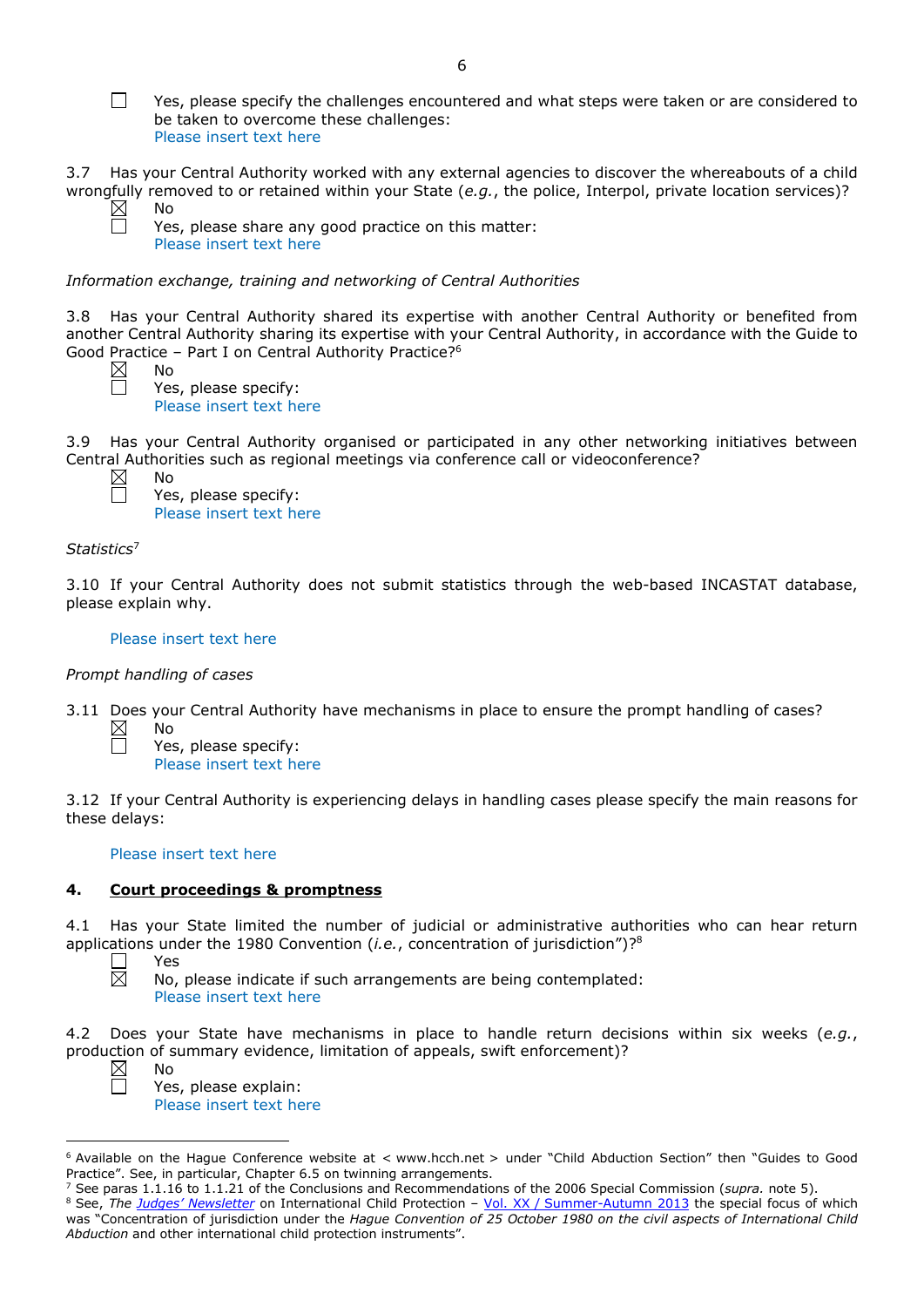4.3 If your response to the previous question is No, does your State contemplate implementing mechanisms to meet the requirement of prompt return under the 1980 Convention (*e.g.*, procedures, bench-books, guidelines, protocols)?

|             | . . |                     |  |
|-------------|-----|---------------------|--|
| $\boxtimes$ |     |                     |  |
|             |     | No, please explain: |  |
|             |     |                     |  |

 $\Box$ 

The cases are usually solved within that time frame. Yes, please explain: Please insert text here

4.4 If your State is experiencing delays in handling return decisions please specify the main reasons for these delays:

We are dealing with issues regarding serving the court writings

4.5 Do your courts regularly order immediate protective measures when initiating the return procedure, so as to prevent a new removal and minimize the harm to the child (*e.g.*, prohibit removal of the child from the jurisdiction, retain documentation, grant provisional access rights to the leftbehind parent)?



- Please insert text here
- ⊠ Yes, please explain:

Slovenian courts occasionaly order immediate protective measures based on preposition of the plaintiff when initiating the return procesure

- 4.6 Do your courts make use of direct judicial communications to ensure prompt proceedings?  $\Box$ Yes
	- $\boxtimes$ No, please explain:

Yes

All communication goes through Central authorities

4.7 If your State has not designated a sitting judge to the International Hague Network of Judges does your State intend to do so in the near future?

No, please explain: Please insert text here

4.8 Please comment upon any cases (whether your State was the requesting or requested State), in which the judge (or decision-maker) has, before determining an application for return, communicated with a judge or other authority in the requesting State regarding the issue of the child's safe return. What was the specific purpose of the communication? What was the outcome?

We did not have any such cases

# **5. Ensuring the safe return of children**<sup>9</sup>

*Methods for ensuring the safe return of children*<sup>10</sup>

5.1 What measures has your Central Authority taken to ensure that the recommendations of the 2006 and 2011 / 2012 Special Commission meetings<sup>11</sup> regarding the safe return of children are implemented? N/A

5.2 In particular, in a case where the safety of a child is in issue and where a return order has been made in your State, how does your Central Authority ensure that the appropriate child protection bodies in the *requesting* State are alerted so that they may act to protect the welfare of a child upon return (until the appropriate court in the requesting State has been effectively seised)?

We would inform the requesting state's Central Authority that souch decision has been issued by the court and request it's assistence in these matter.

<sup>9</sup> See **Art. 7(2)** *h)* of the 1980 Convention.

<sup>&</sup>lt;sup>10</sup> Where relevant, please make reference to the use of undertakings, mirror orders and safe harbour orders and other such measures in your State.

<sup>11</sup> See the [Conclusions and Recommendations](https://assets.hcch.net/upload/concl28sc5_e.pdf) of the Special Commission of 2006 (*supra.* note 5) at paras 1.1.12 and 1.8.1 to 1.8.2 and 1.8.4 to 1.8.5 and the Appendix to the Conclusions and Recommendations and the [Conclusions and Recommendations](https://assets.hcch.net/upload/wop/concl28sc6_e.pdf)  of the 2011 / [2012 Special Commission](https://assets.hcch.net/upload/wop/concl28sc6_e.pdf) (*supra.* note 5).at paras 39-43.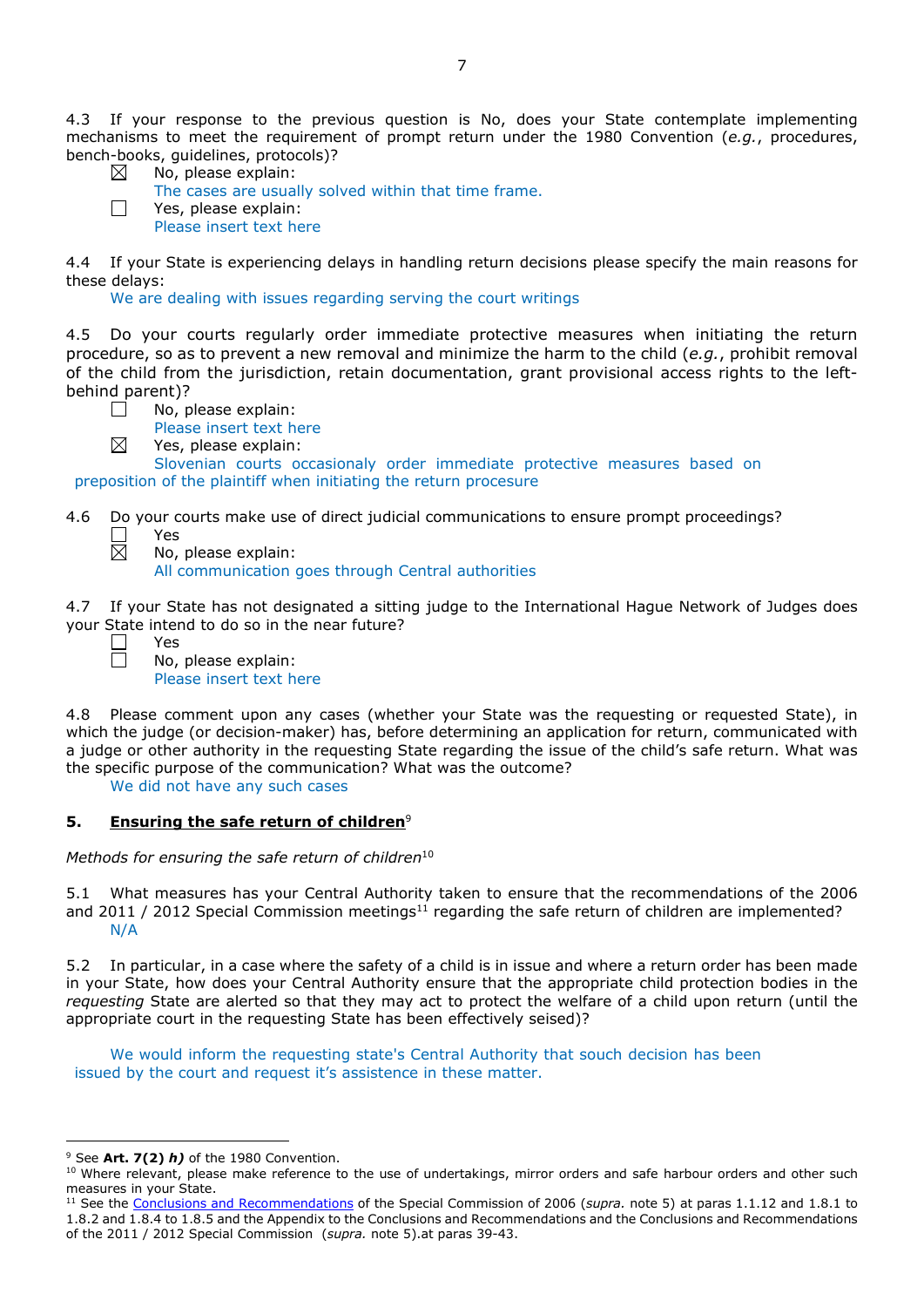5.3 Where there are concerns in the requested State regarding possible risks for a child following a return, what conditions or requirements can the relevant authority in your State put in place to minimise or eliminate those concerns?

If need be, the competent Social Work Centre is involved in the return procedure, so it can take any appropriate measure to ensure that the best interests of the child are protected.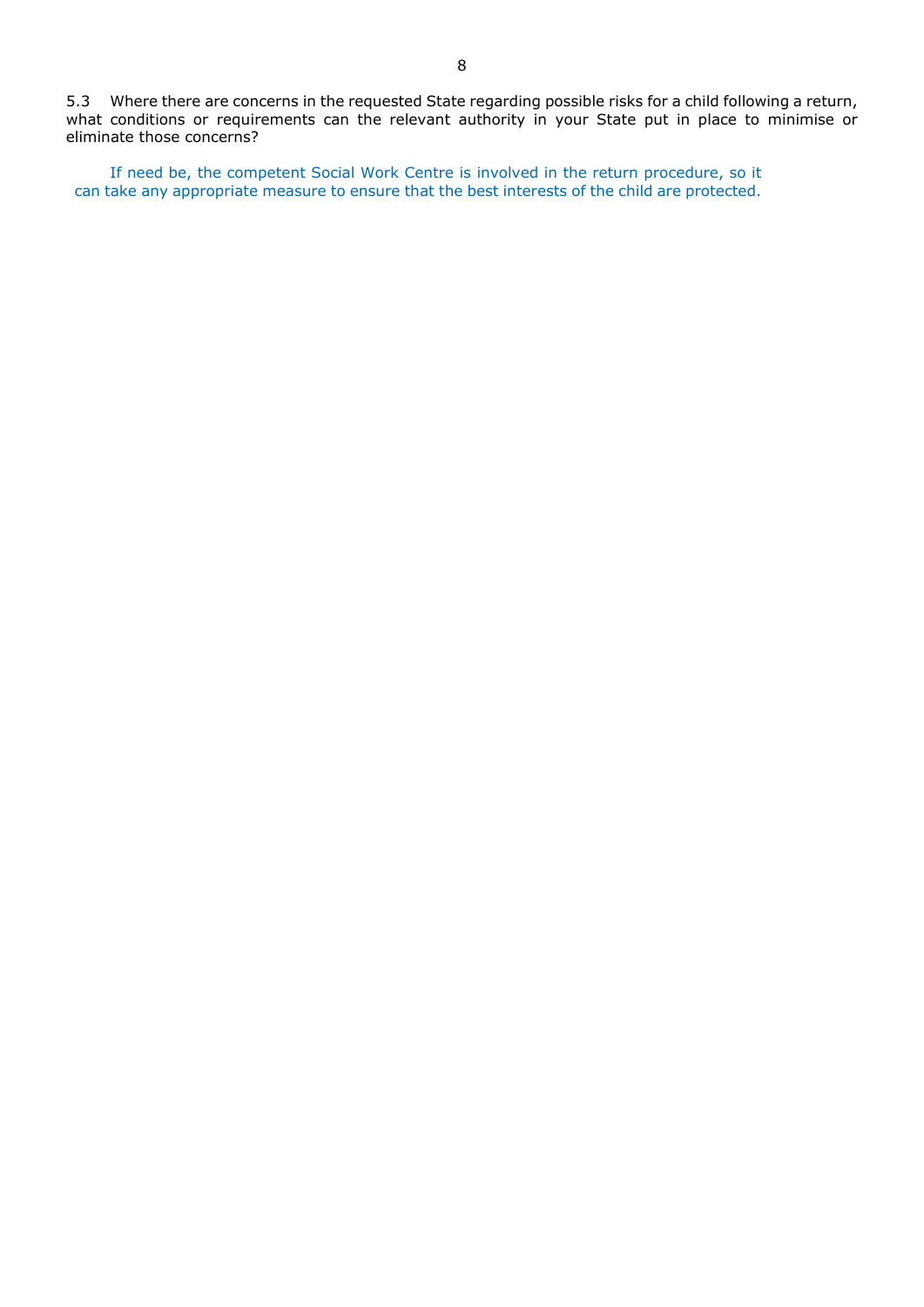#### *Use of the 1996 Convention to ensure a safe return*

5.4 If your State is not Party to the 1996 Convention, is consideration being given to the possible advantages of the 1996 Convention in providing a jurisdictional basis for urgent protective measures associated with return orders (**Arts 7 and 11**), in providing for their recognition by operation of law (**Art. 23**), and in communicating information relevant to the protection of the child (**Art. 34**)?

No Yes, please explain: Please insert text here

#### *Protection of primary carer*

5.5 Are you aware of cases in your State where a primary carer taking parent, for reasons of personal security (*e.g.*, domestic or family violence, intimidation, harassment, etc.) or others, has refused or has not been in a position to return with the child to the requesting State? How are such cases dealt with in your State? Please explain and provide case examples where possible.

#### We are not aware of any such case

5.6 In particular, would your authorities consider putting in place measures to protect the primary carer upon return in the requesting State as a mean to secure the safe return of the child? Please explain and provide case examples where possible.

Yes.

So far we haven't dealt with any cases in which the primary carer needed protection, but if that was the case there are several measures that can be put in place for the protection of the primary carer, for example placement in a safe house.

### *Post-return information*

5.7 In cases where measures are put in place in your State to ensure the safety of a child upon return, does your State (through the Central Authority, or otherwise) attempt to monitor the effectiveness of those measures upon the child's return? Would you support a recommendation that States Parties should cooperate to provide each other with follow-up information on such matters, insofar as is possible?

Social Work Centres are usually the competent authority for such measures. Social Work Centre would monitor effectiveness of such measures and would take necessary actions for the protection of the child. We support any kind of cooperation between State Parties via Central Authorities, and would provide a follow-up information if it was requested.

5.8 If your State is not Party to the 1996 Convention, is consideration being given to the possible advantages of the 1996 Convention in providing a jurisdictional basis for requesting a report on the situation of the child upon return to the State of habitual residence (**Art. 32-(a)**)?

 $\overline{a}$ 

No Yes, please explain: Please insert text here

#### **6. Voluntary agreements and mediation**

6.1 How does your Central Authority (either directly or through any intermediary) take, or is it considering taking, appropriate steps under **Article 7-(c)** to secure the voluntary return of the child or to bring about an amicable resolution of the issues? Please explain:

We ask the competent Social Work Centre to contact the taking parent and see if he or she is willing to return the child voluntarily. The Centre explains to the taking parent that if the child is not returned voluntarily the Central Authority will forward the request to the competent court for consideration.

6.2 In what ways have you used the "Guide to Good Practice on Mediation" $^{12}$  for the purpose of implementing the 1980 Convention in your State? Please explain:

 $12$  Available on the Hague Conference website at < www.hcch.net > under "Child Abduction Section" then "Guides to Good Practice".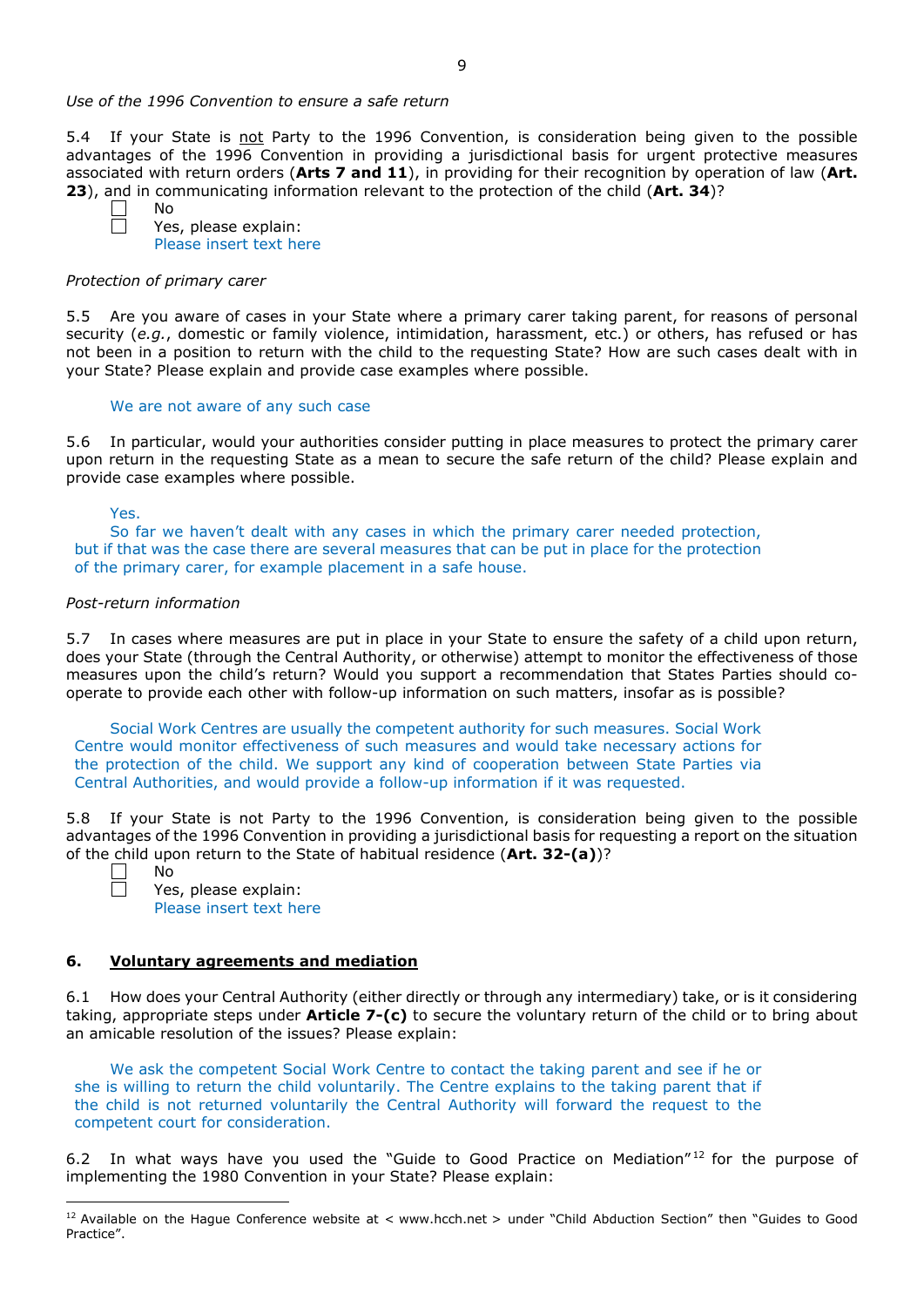N/A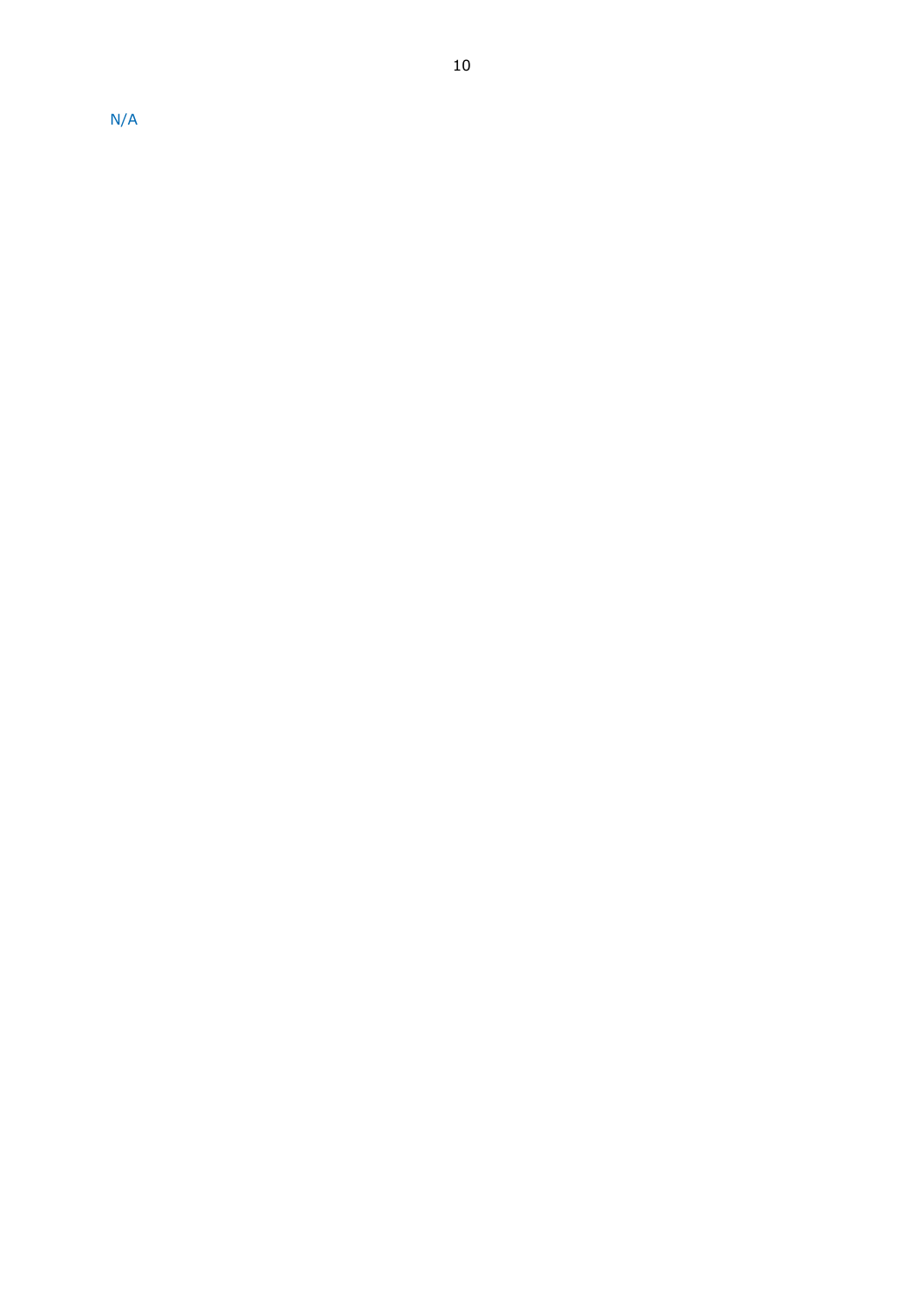6.3 Has your State considered or is it in the process of considering the establishment of a Central Contact Point for international family mediation to facilitate access to information on available mediation services and related issues for cross-border family disputes involving children, or has this task been entrusted to the Central Authority?<sup>13</sup>

| $\boxtimes$ |             | No, please explain: |
|-------------|-------------|---------------------|
|             | <b>NI/A</b> |                     |

 $\mathbf{1}$ 

N/A

Yes, please explain: Please insert text here

# **7. Preventive measures**

No

7.1 Has your State taken steps to advance the development of a travel form under the auspices of the International Civil Aviation Organisation?14

Yes, please describe: Please insert text here

7.2 Regardless of whether the International Civil Aviation Organisation adds the development of a travel form to its work programme, would your State support the development of a non-mandatory model travel form under the auspices of the Hague Conference?

Yes No, please explain: Please insert text here

# **8. The Guide to Good Practice under the 1980 Convention**

8.1 In what ways have you used the Parts of the Guide to Good Practice<sup>15</sup> to assist in implementing for the first time, or improving the practical operation of, the 1980 Convention in your State?

- a. Part I on Central Authority Practice. Please explain: N/A
- b. Part II on Implementing Measures. Please explain: N/A
- c. Part III on Preventive Measures. Please explain: N/A
- d. Part IV on Enforcement. Please explain: N/A

8.2 How have you ensured that the relevant authorities in your State have been made aware of, and have had access to, the Guide to Good Practice?

# N/A

8.3 Do you have any other comments about any Part of the Guide to Good Practice?

# N/A

# **9. Publicity and debate concerning the 1980 Convention**

9.1 Has the 1980 Convention given rise to (a) any publicity (positive or negative) in your State, or (b) any debate or discussion in your national parliament or its equivalent? No

 $\boxtimes$  $\Box$ 

 $\overline{a}$ 

Yes, please indicate the outcome of this debate or discussion, if any: Please insert text here

<sup>&</sup>lt;sup>13</sup> As it has been encouraged in the Guide to Good Practice on Mediation, Chapter 4, on "Access to Mediation". par. 114-117. See also [Conclusions and Recommendations of the 2011](https://assets.hcch.net/upload/wop/concl28sc6_e.pdf) / 2012 Special Commission (*supra.* note 5) at par. 61.

<sup>14</sup> See the [Conclusions and Recommendations of the 2011](https://assets.hcch.net/upload/wop/concl28sc6_e.pdf) / 2012 Special Commission (*supra.* note 5) at par. 92.

<sup>&</sup>lt;sup>15</sup> All Parts of the Guide to Good Practice under the 1980 Convention are available on the Hague Conference website at < www.hcch.net > under "Child Abduction Section" then "Guides to Good Practice".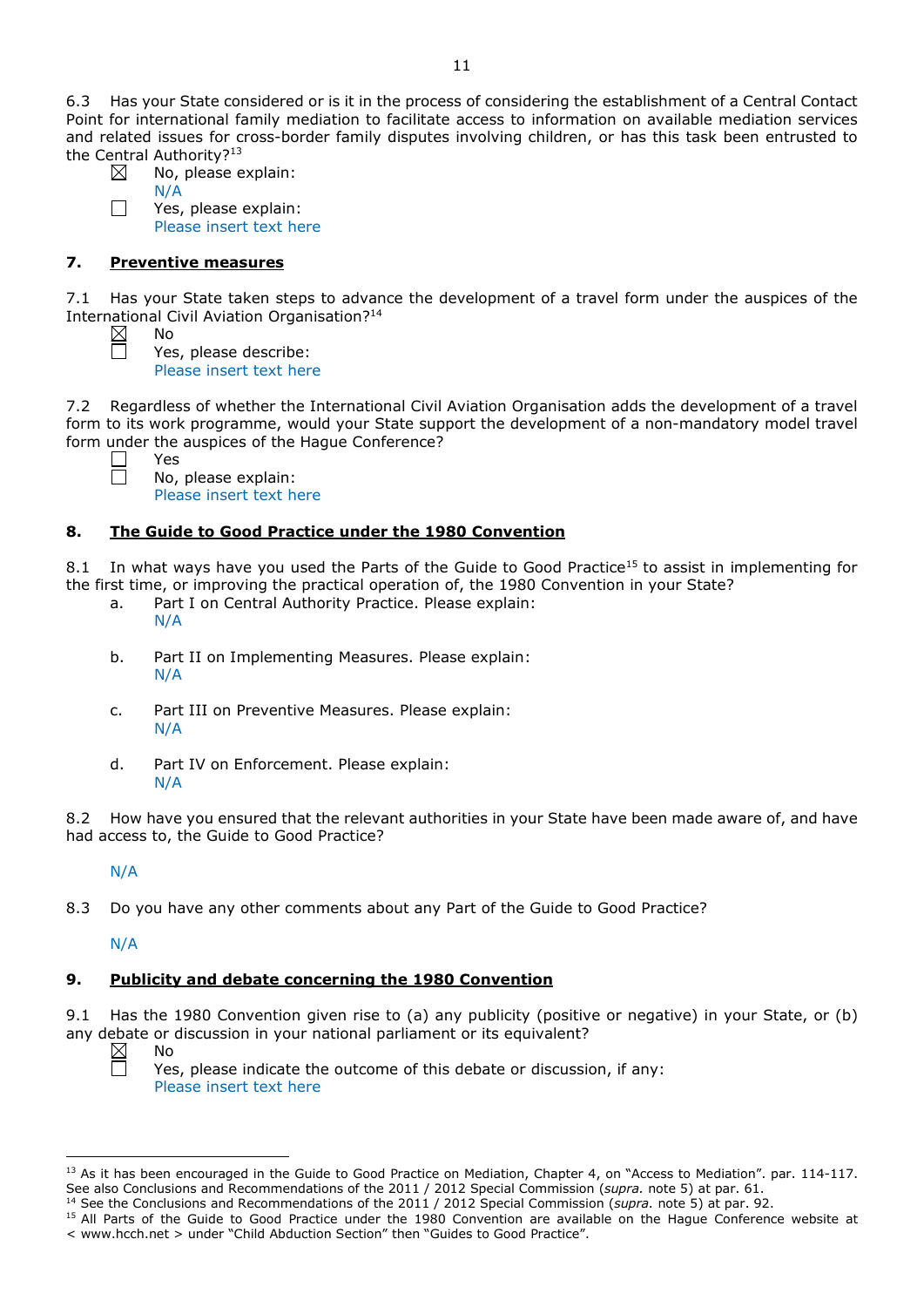9.2 By what methods does your State disseminate information to the public about the 1980 Convention?

N/A

# **PART IV: TRANSFRONTIER ACCESS / CONTACT AND INTERNATIONAL FAMILY RELOCATION**

### **10. Transfrontier access / contact**<sup>16</sup>

10.1 Since the 2011 / 2012 Special Commission, have there been any significant developments in your State regarding Central Authority practices, legislation, procedural rules or case law applicable in cases of transfrontier contact / access?

No

Yes, please explain: Please insert text here

10.2 Please indicate any important developments in your State, since the 2011 / 2012 Special Commission, in the interpretation of **Article 21** of the 1980 Convention.

N/A

10.3 What problems have you experienced, if any, as regards co-operation with other States in respect of:

- a. the granting or maintaining of access rights; We have not experienced any problems
- b. the effective exercise of rights of access; and We have not experienced any problems
- c. the restriction or termination of access rights. We have not experienced any problems

Please provide case examples where possible. We have not had any such case

10.4 In what ways have you used the "General Principles and Guide to Good Practice on Transfrontier Contact Concerning Children"17 to assist in transfrontier contact / access cases in your State? Can you suggest any further principles of good practice?

# N/A

# **11. International family relocation**<sup>18</sup>

11.1 Since the 2011 / 2012 Special Commission, have there been any significant developments in your State regarding the legislation, procedural rules or case law applicable to international family relocation? Where possible, please explain these developments in the legislation, procedural rules or case law:

N/A

<sup>&</sup>lt;sup>16</sup> See the [Conclusions and Recommendations](https://assets.hcch.net/upload/concl28sc5_e.pdf) of the 2006 Special Commission (*supra*. note 5) at paras 1.7.1 to 1.7.3.

<sup>&</sup>lt;sup>17</sup> Available on the Haque Conference website at < www.hcch.net > under "Child Abduction Section" then "Guides to Good Practice".

 $18$  See the Conclusions and Recommendations of the 2006 Special Commission meeting at paras 1.7.4 to 1.7.5:

*<sup>&</sup>quot;*1.7.4 The Special Commission concludes that parents, before they move with their children from one country to another, should be encouraged not to take unilateral action by unlawfully removing a child but to make appropriate arrangements for access and contact preferably by agreement, particularly where one parent intends to remain behind after the move. 1.7.5 The Special Commission encourages all attempts to seek to resolve differences among the legal systems so as to arrive as far as possible at a common approach and common standards as regards relocation."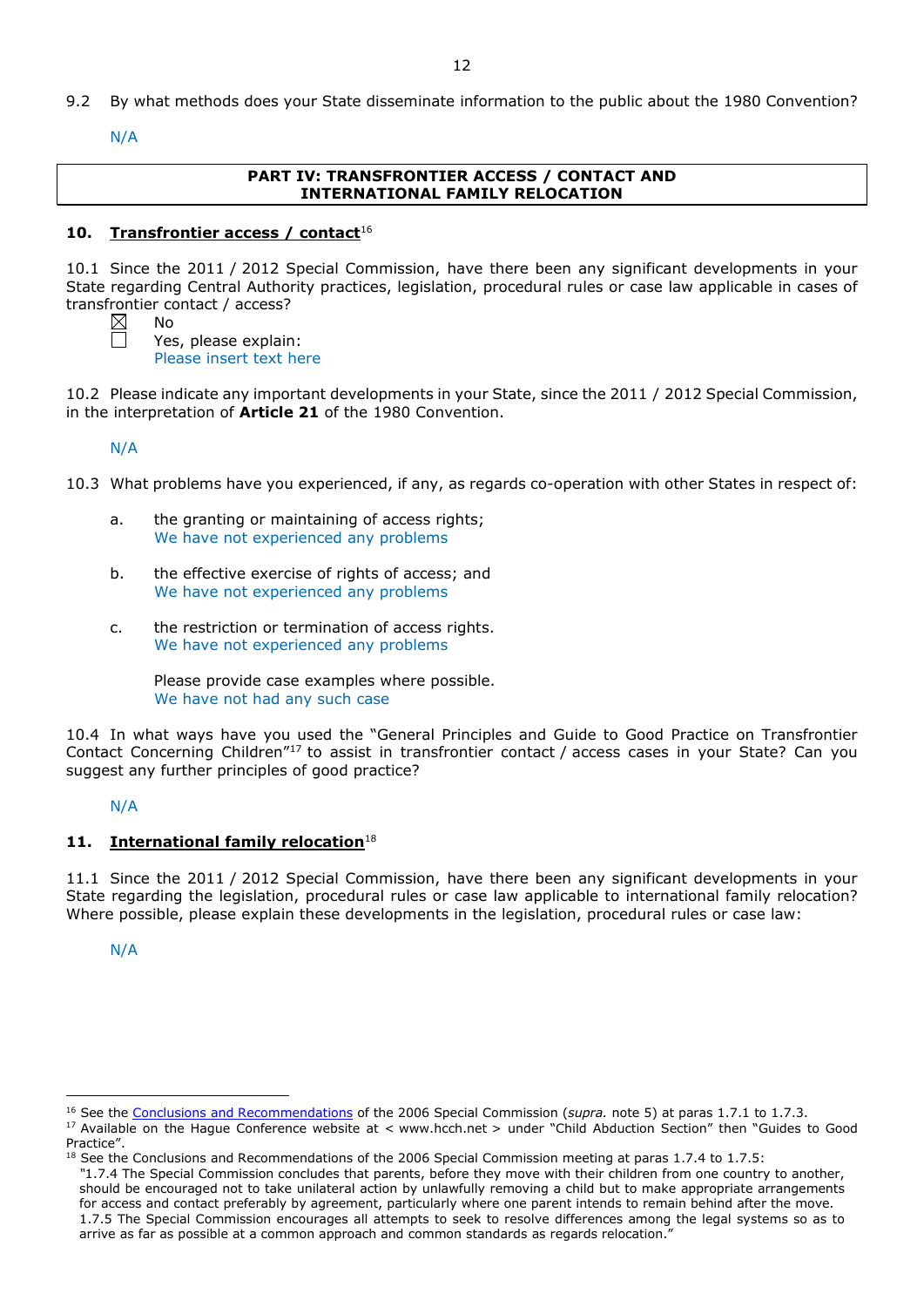### **PART V: NON-CONVENTION CASES AND NON-CONVENTION STATES**

### **12. Non-Convention cases and non-Convention States**

12.1 Are there any States that you would particularly like to see become a State Party to the 1980 Convention? If so, what steps would you suggest could be taken to promote the Convention and encourage ratification of, or accession to, the Convention in those States? Please explain:

N/A

12.2 Are there any States which are not Parties to the 1980 Convention or not Members of the Hague Conference that you would like to see invited to the Special Commission meeting in 2017?

#### N/A

*The "Malta Process"*<sup>19</sup>

- 12.2 In relation to the "Malta Process":
	- a. Do you have any comment to make on the "Principles for the Establishment of Mediation Structures in the context of the Malta Process" and the accompanying Explanatory Memorandum?<sup>20</sup> N/A

b. Have any steps been taken towards the implementation of the Malta Principles in your State and the designation of a Central Contact Point, in order to better address cross-border family disputes over children involving States that are not a Party to the 1980 and 1996 Hague Conventions?

⊠ No

> Yes, please explain: Please insert text here

c. What is your view as to the future of the "Malta Process"? N/A

#### **PART VI: TRAINING AND EDUCATION AND THE TOOLS, SERVICES AND SUPPORT PROVIDED BY THE PERMANENT BUREAU**

### **13. Training and education**

 $\overline{a}$ 

13.1 Can you give details of any training sessions / conferences organised in your State to support the effective functioning of the 1980 Convention, and the influence that such sessions / conferences have had?

In our State were organised conferences regarding The Convention:

- Civil law conference in 2013: application of the Convention and practical cases; focusing on discussing and solving practical cases and analysing the EU case law

-in 2015 and 2016 five two-days training courses on EU Family Law; also regarding matters of the Convention

-in 2016 seminar of Family judges; Interrelationship between The Convention and Brussels IIa Regulation

### **14. The tools, services and support provided by the Permanent Bureau**

<sup>&</sup>lt;sup>19</sup> The "Malta Process" is a dialogue between certain States Parties to the 1980 and 1996 Conventions and certain States which are not Parties to either Convention, with a view to securing better protection for cross-border rights of contact of parents and their children and addressing the problems posed by international abduction between the States concerned. For further information see the Hague Conference website at < www.hcch.net > under "Child Abduction Section" then "Judicial Seminars on the International Protection of Children".

<sup>&</sup>lt;sup>20</sup> The Principles and Explanatory Memorandum were circulated to all Hague Conference Member States and all States participating in the Malta Process in November 2010. They are available on the Hague Conference website at < www.hcch.net > under "Child Abduction Section" then "Judicial Seminars on the International Protection of Children".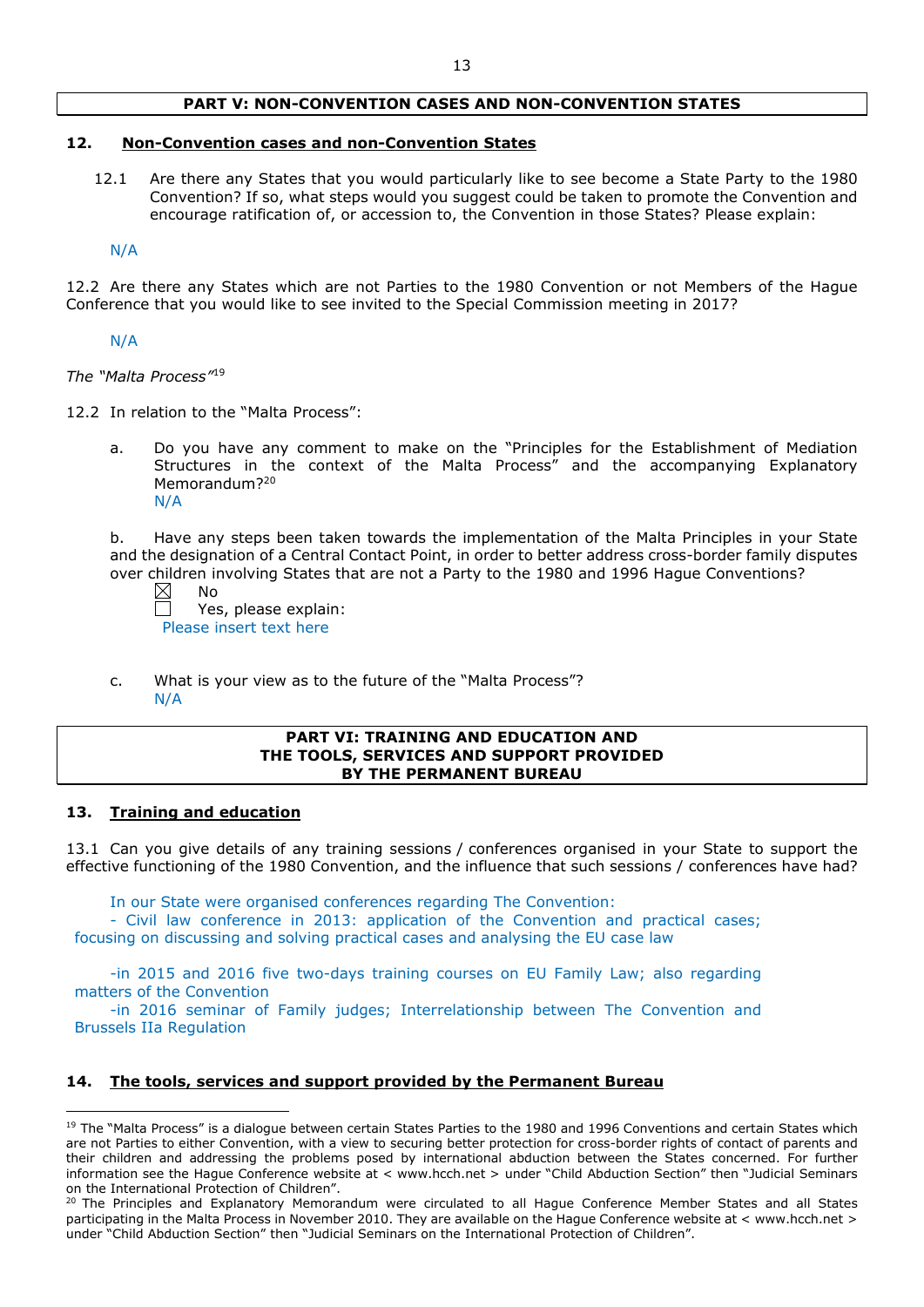#### *In general*

14.1 Please comment or state your reflections on the specific tools, services and support provided by the Permanent Bureau to assist with the practical operation of the 1980 and 1996 Conventions, including:

- a. The Country Profile available under the Child Abduction Section. Very useful
- b. INCADAT (the international child abduction database, available at < www.incadat.com >). Very useful
- c. *The Judges' Newsletter* on International Child Protection the publication of the Hague Conference on Private International Law which is available online for free; $^{21}$ Very useful
- d. The specialised "Child Abduction Section" of the Hague Conference website  $(<$  www.hcch.net >); Very useful
- e. INCASTAT (the database for the electronic collection and analysis of statistics on the 1980 Convention);<sup>22</sup> Useful
- f. Providing technical assistance and training to States Parties regarding the practical operation of the 1980 and 1996 Conventions.<sup>23</sup> Such technical assistance and training may involve persons visiting the Permanent Bureau or, alternatively, may involve the Permanent Bureau organising, or providing assistance with organising, national and international judicial and other seminars and conferences concerning the Convention(s) and participating in such conferences; Very useful
- g. Encouraging wider ratification of, or accession to, the Convention(s), including educating those unfamiliar with the Convention(s);  $24$ We support this
- h. Supporting communications between Central Authorities, including maintaining their contact details updated on the HCCH website; Very useful
- i. Supporting communications among Hague Network Judges and between Hague Network Judges and Central Authorities, including maintaining a confidential database of up-to-date contact details of Hague Network Judges

All of these tools and services are very welcomed in order to help judges dealing with cases. When the judges come to a question regarding the application of Convention, they first uses information and technical assistance available at the websites. Nevertheless there are more and more questions that needs to be answered in specific case and situation.

We would need a permanent office or consultant, which would provide the judge

with practical help (operational help) and ensure information in complex cases.

*Other*

- 14.2 What other measures or mechanisms would you recommend:
	- a. To improve the monitoring of the operation of the Conventions; N/A
	- b. To assist States in meeting their Convention obligations; and

<sup>&</sup>lt;sup>21</sup> Available on the Hague Conference website at < www.hcch.net > under "Child Abduction Section" and "Judges' Newsletter on International Child Protection". For some volumes of *The Judges' Newsletter*, it is possible to download individual articles as required.

<sup>&</sup>lt;sup>22</sup> Further information is available via the Hague Conference website at < www.hcch.net > under "Child Abduction Section" then "INCASTAT".

<sup>&</sup>lt;sup>23</sup> Such technical assistance may be provided to judges, Central Authority personnel and / or other professionals involved with the practical operation of the Convention(s).

 $24$  Which again may involve State delegates and others visiting the Permanent Bureau or, alternatively, may involve the Permanent Bureau organising, or providing assistance with organising, national and international judicial and other seminars and conferences concerning the Convention(s) and participating in such conferences.